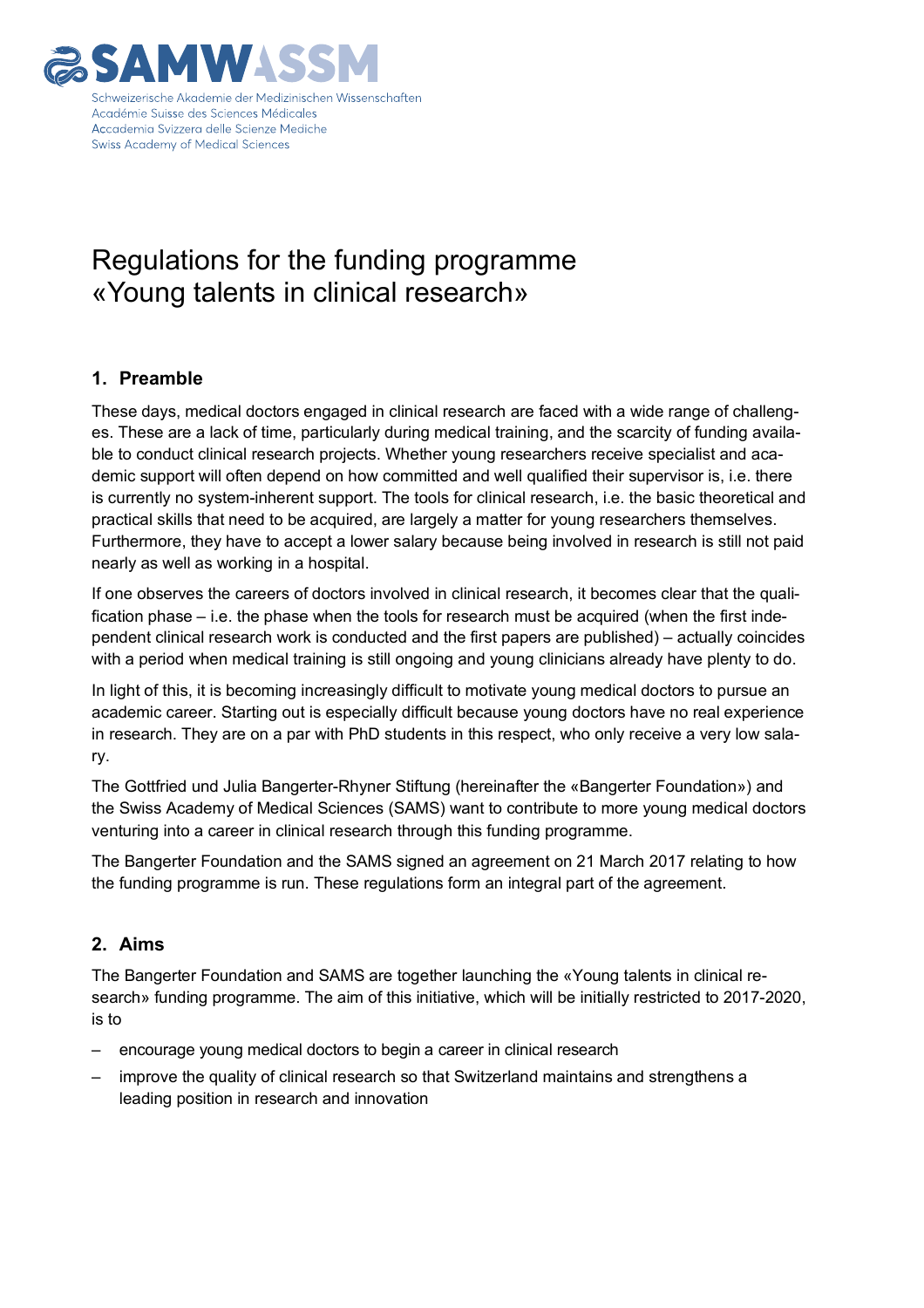# **ESAMWASSM**

Clinical research is defined as research involving test subjects or material of human origin where, unlike basic research, the researcher has contact with people. Clinical research includes patientoriented research, epidemiological studies, outcome-based research and healthcare research.

The Bangerter Foundation is making CHF 1 million available each year for the period from 2017 to 2020 for this purpose. The research supported should take place in Switzerland.

### **3. Funding instruments and evaluation criteria (type, provision and duration)**

To fulfil the aims of the funding programme, the following tools are used:

#### *A. Ad personam beginner grant*

- For financing «protected time» with regard to training as a researcher
- Generally a maximum of CHF 75,000 per person, spread over one or two years.

#### *B. Project grant*

- For completing their own small research project after the beginner grant (A) runs out
- Generally a maximum of CHF 40,000 per project per year, for a maximum of two years

Medical doctors working in Switzerland who passed the medical state examination no more than five years before the submission deadline may submit an application for an ad personam beginner grant.

Those who have already been supported through this program with an ad personam beginner grant and who passed the state examination no more than eight years ago may submit an application for project support.

Exceptions to the eligibility window are possible in justified cases.

Applicants cannot apply for both types of support at the same time.

The amount of time reserved for research for the duration of the grant should be specified in the application. The time freed up from clinical activities must be guaranteed by the department responsible in a binding letter to be enclosed with the application.

When evaluating applications, the expert committee uses the following criteria:

- The applicant's motivation (including career plan);
- The applicant's potential for a career in clinical research;
- The mentor's academic qualifications and experience;
- The academic quality, topicality and feasibility of the planned study;
- The quality of the research group and institution where the research training is to take place or the research project is to be completed;
- The extent of support from the research group and institution, documented in a substantial supporting letter with reference to any additional funding being provided for the project.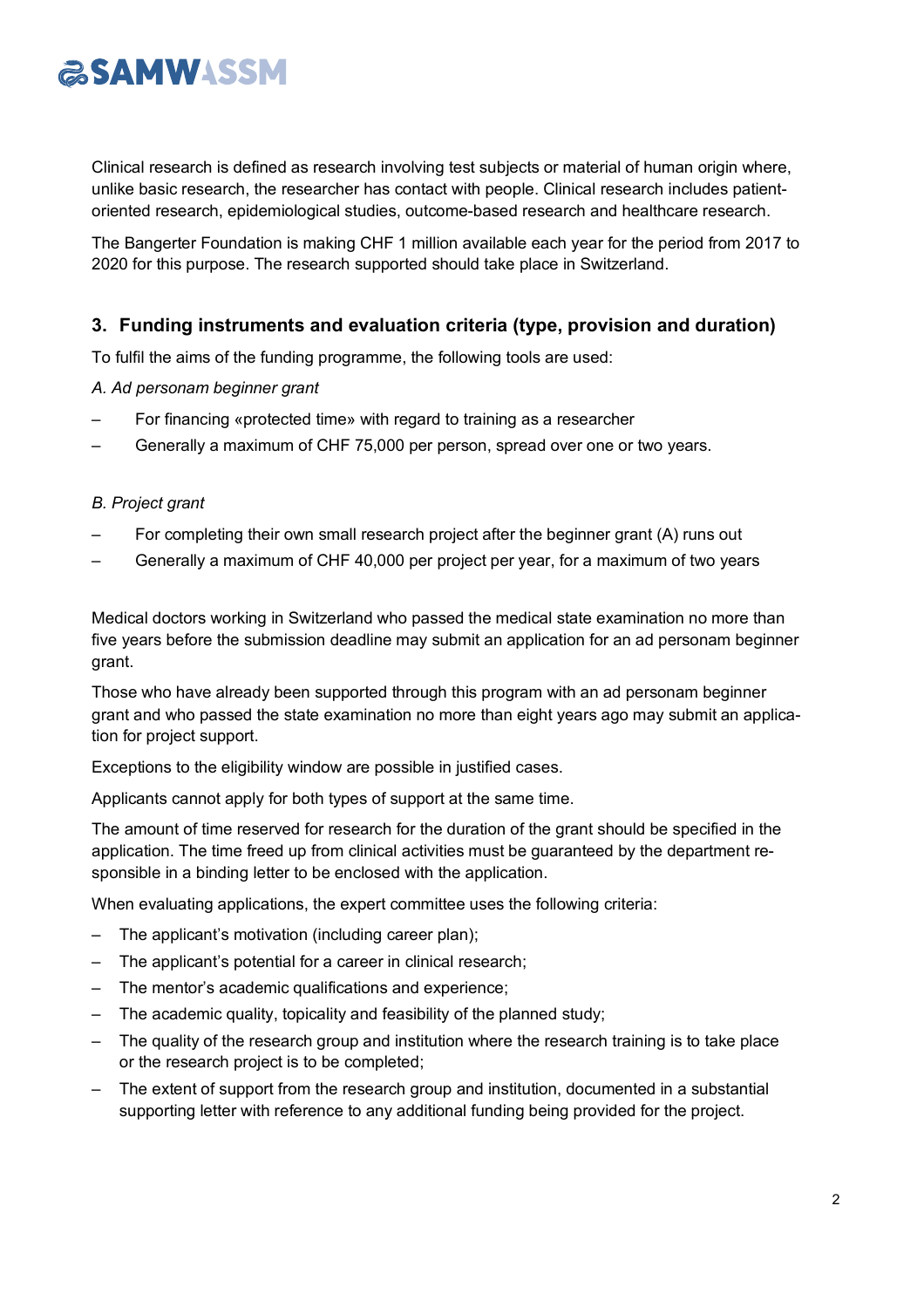# **ESAMWASSM**

### **4. Submission procedure**

The «Young talents in clinical research» funding programme is being advertised through the information channels of SAMS (bulletin, website, newsletter) and the Bangerter Foundation (website). Calls for proposals can also appear in the following publications: Schweizerische Ärztezeitung, Swiss Medical Weekly and Revue Médicale Suisse.

Detailed information about the funding programme is published on the SAMS website under sams.ch/en/ytcr. Applications are to be submitted via the website using the form provided together with all the specified documents.

The submission deadlines will be announced well in advance, generally three months before the closing date. The first submission deadline is 30 June 2017.

### **5. Organisation of the funding programme**

The SAMS General Secretariat is responsible for the administrative and scientific management of the programme. This is where applications are checked for completeness, documents are prepared for the attention of the SAMS expert committee and evaluation meetings are organised. The SAMS is also responsible for answering content-related questions from candidates and for publicising the «Young talents in clinical research» funding programme.

Applications are reviewed by a SAMS expert committee comprised of representatives from different disciplines. In accordance with the SAMS statutes, committee members are chosen by the SAMS Executive Board; the committee's chairperson is chosen by the SAMS Senate. The Bangerter Foundation is represented on the committee but has no voting powers. The expert committee decides which of the applications submitted will be proposed to the Bangerter Foundation Board for funding.

The Bangerter Foundation Board is responsible for approving funding. It decides which of the applications proposed for funding will receive support. Candidates are notified, whenever possible, within five months of the submission date.

### **6. Payment**

Funding is either paid as a lump sum or in annual instalments by the Bangerter Foundation. Funding cannot be awarded retrospectively.

### **7. Conditions after approval**

Grant recipients must write an annual interim scientific report (this is a condition for payment of any further instalments) and, once the grant has finished, they must write both a final scientific report and a final financial report. All relevant documents and receipts should be kept for the final financial report and submitted on request. Unused money must be repaid and must not be used for other purposes. The final scientific and financial reports must be submitted no later than six weeks after the funding period ends.

Significant changes in the research work or research conditions must be notified immediately to the SAMS. Such changes from what has been approved by the SAMS expert committee require explic-